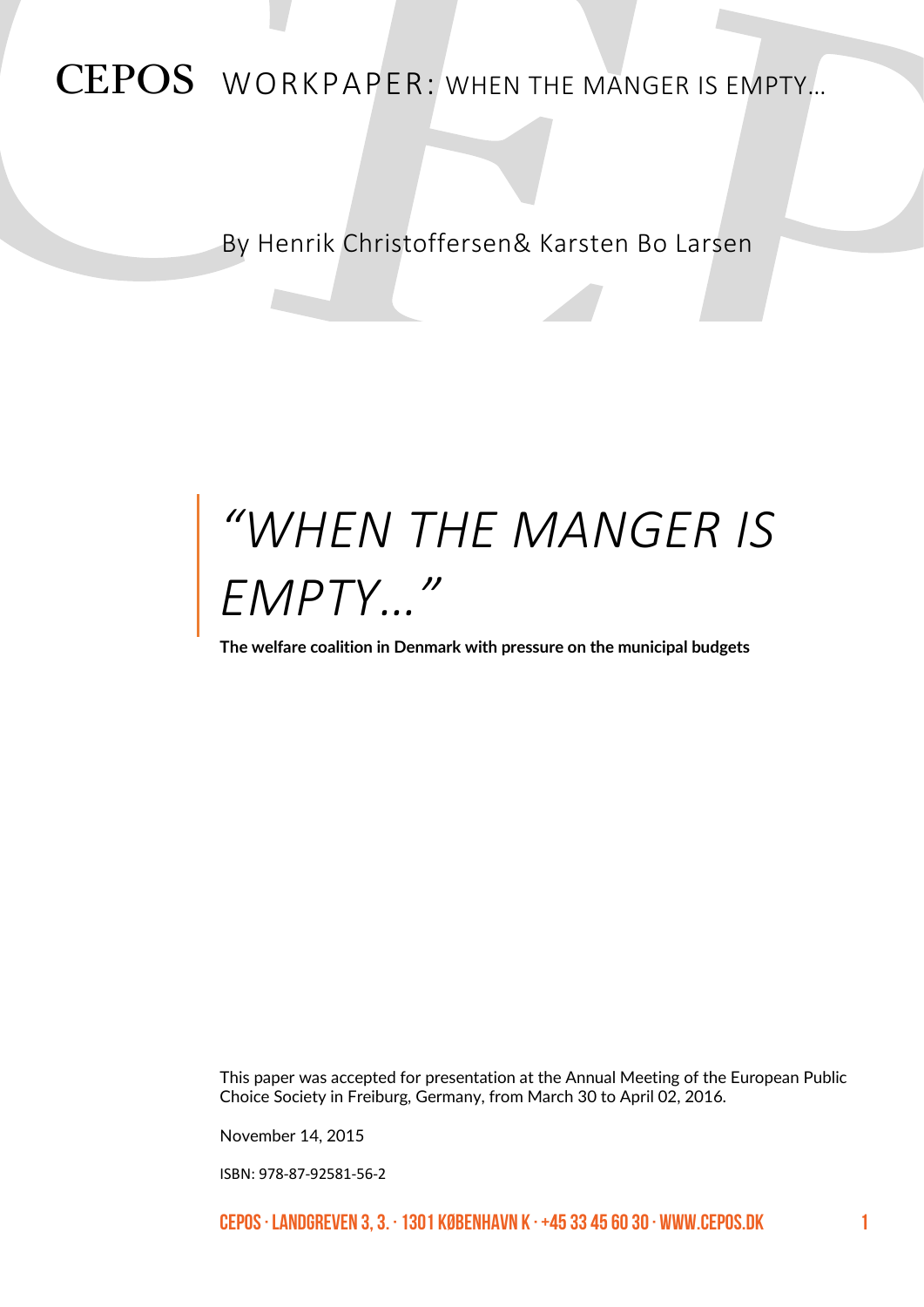### "WHEN THE MANGER IS EMPTY…"

# The welfare coalition in Denmark with pressure on the municipal budgets

Henrik Christoffersen. Center for Political Studies, Cepos. Copenhagen Karsten Bo Larsen. Center for Political Studies. Copenhagen

### **Abstract**

*Following median voter theory, a democratic system with full equality in the distribution of political power and with non-altruistic voters will lead to full redistribution, if median voter income is less than average income. In a welfare state like Denmark the winners of the redistribution game are the receivers of public welfare and public employees. Our assumption is that these groups of voters will form a welfare coalition voting for the largest possible redistribution. The optimal size of the welfare coalition is marginally more than 50 percent of all voters. The Danish welfare coalition has grown to become larger than optimal, and the increased pressure on the municipal budgets after 2010 has made a reduction in the redistribution system necessary. However, due to the majority held by the welfare coalition, this is a democratic impossibility... This demonstrates, that the hypothesis of the welfare coalition as a determinant of the total size of the welfare system can be confirmed in the Danish municipalities. Furthermore, it shows that the composition of the welfare coalition determines how the burden of reductions is shared between the public employees and the receivers of public welfare.* 

*BA in economics Thomas Gress has been research assistant on the project.*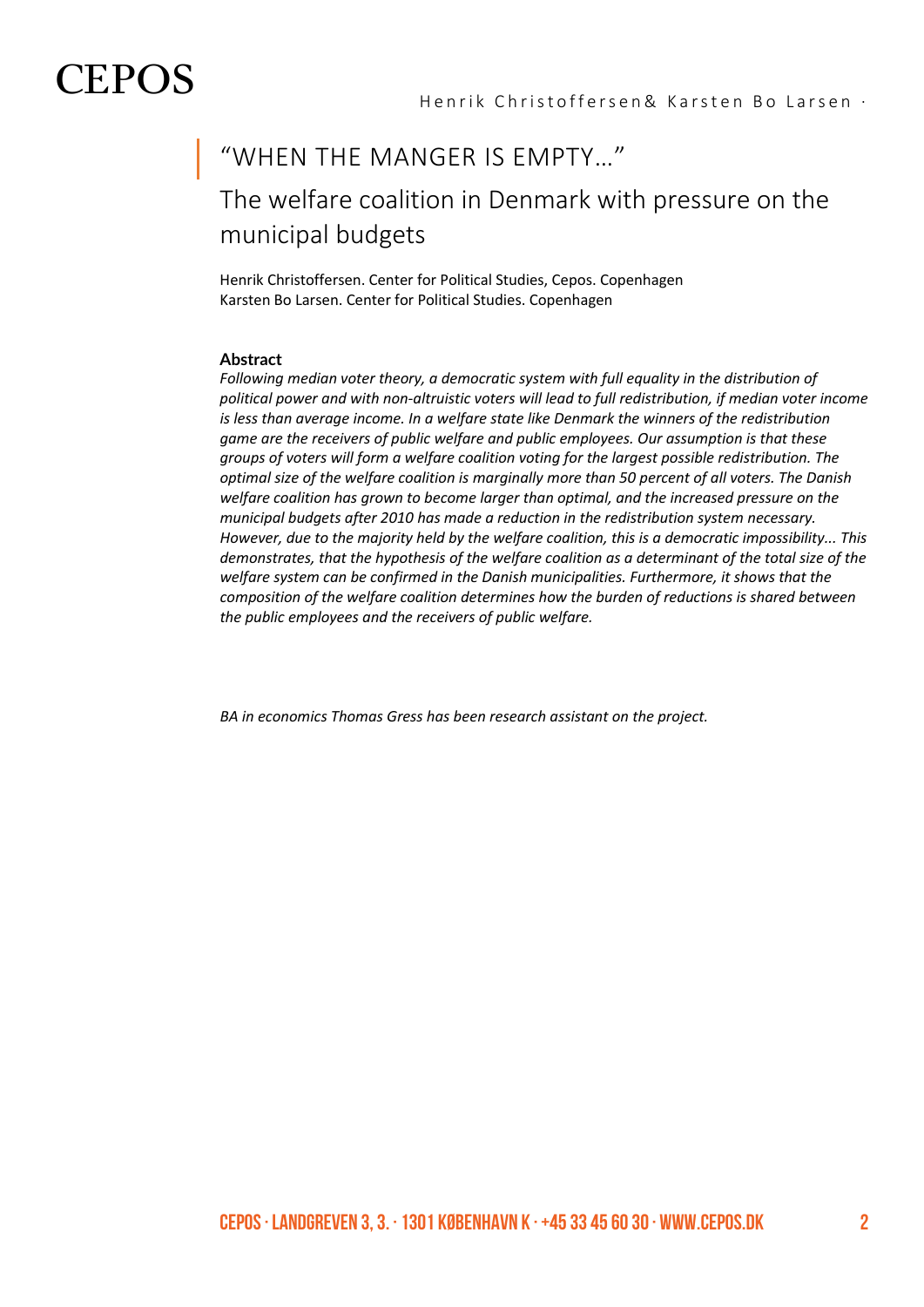## THE WELFARE COALITION HOW IT WORKS

According to an old Danish saying, the horses will bite each other when the manger is empty. This paper examines how different groups of Danish voters relying on income from public tax financed sources start "biting each other" when the pressure on the municipal budgets increases. The concept of a welfare coalition constituted by receivers of income from tax financed sources having the majority vote in welfare politics forms the starting point of the paper. This concept was first developed in Christoffersen and Paldam (2003). The argumentation here states:

*"The concept of the welfare stakeholder is that those deriving their income from the public will be against reducing the public sphere. They constitute the potential stakeholder coalition. Even though they do not vote for the same political party they have a joint interest, making them a potential pressure group.1 We use the term "welfare coalition" for this group. This assumption is based upon the simple fact that municipal politicians know their voters. If the welfare coalition is large in a municipality the politicians will know and act accordingly."*

*1Variables related to our welfare coalition have appeared in other studies. Many studies - starting with Courant, Gramlich and Rubinfeld (1979) - deal with "the market power of public employees". The closest to our term is probably the concept of "persons in non-market activities" used by Assar Lindbeck in his studies of the welfare state since 1990.*

The concept of the welfare coalition is related to the theory of status quo bias (Fernandez and Rodrik, 1991) and the idea of delayed adjustments (Alesina and Drazen, 1991).

After 2000 the welfare coalition constituted by public employees and receivers of full public support represented about 60 percent of all voters in Denmark. Taken as a coalition these voters formed a solid majority. However, the size of the welfare coalition differed significantly between the 98 Danish municipalities.

Christoffersen and Paldam (2003) and later works have found evidence of the existence of a welfare coalition influencing the design and results of welfare politics. Yet in 2013 Rattsø and Sørensen (2003), Christoffersen et al. (2004) Birkvad (2013) found that the welfare coalition as a whole has failed to contribute to the solution of the core problem with lack of performance in the Danish municipalities.

Christoffersen and Paldam (2003) showed that the welfare coalition consists of several inhomogeneous groups of voters. Nevertheless, they found, that an informal coalition seemed to exist so that the coalition as an entity could explain the orientation in Danish municipalities towards a high level of public welfare services.

All studies so far have regarded the welfare coalition as a structural property characterizing the stock of voters in present time. In this study we have subdivided the welfare coalition into its components. The Danish welfare system contains different types of public support and furthermore there can be defined several types of capital income besides wage income. For all these income components we have established time series. Christoffersen, Gress and Larsen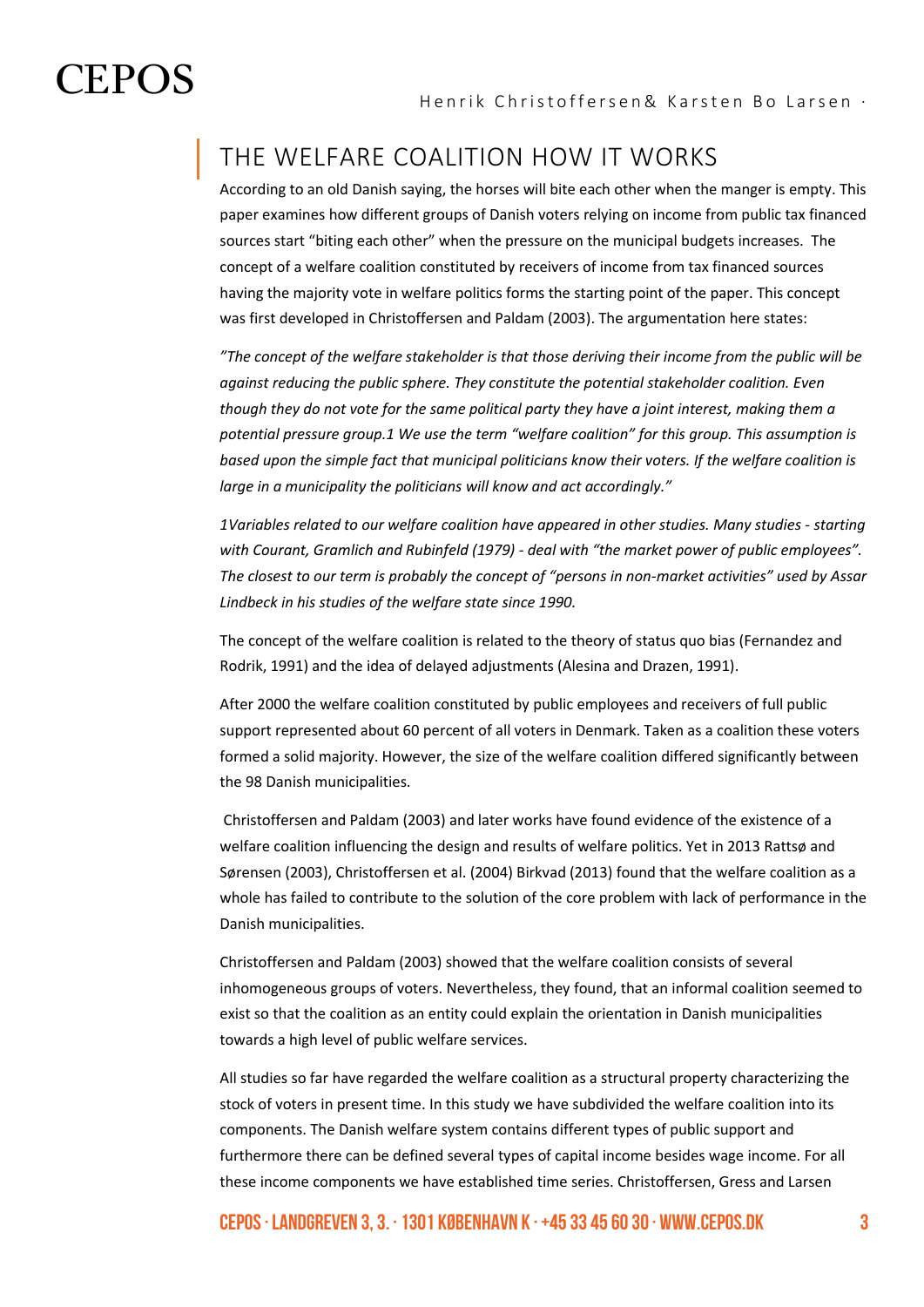(2015) offer documentation of these data, which enables us to examine the effects and influence of the welfare coalition during a period of change in preconditions. Income earners receive different types of income – wage income, capital income and possibly different types of public support – throughout a single year. Adherence to the welfare coalition requires receiving at least 50 percent of the total income in a year as public support or as wage income as a public employee.

In this paper we focus on the years 2010 to 2013 characterized by reduction in real municipal activities but following years of expansion.

A median voter model concludes that equality in the distribution of political power in a democratic system and in a society with non-altruistic citizens will result in a political solution dictating full redistribution if the income of the median voter is less than the average income among voters (Alesina, Glaeser and Sacerdote, 2001). Following this result, we believe there is an incentive for citizens having a positive interest in redistribution to form a coalition pressuring for increased redistribution. Such coalition does not necessarily imply unification in terms of voting for the same political party, but all members share a common understanding and support each other in the political decision process.

Redistribution in a welfare state takes place through tax financed public support and provision of welfare services (Rattsø and Sørensen, 1998). As a consequence, the most privileged from the redistribution in a welfare state are public employees producing the welfare services. The receivers of welfare services will also profit from receiving this service, but the redistribution effects from this consumption are less clear since all citizens more or less are receivers of welfare services, which consist of both private goods included in the public support programs and local public goods. Our analysis therefore focuses on the question to what degree it is possible to understand political allocation decisions as a result of a coalition of the public employees and the receivers of public support working together in the interest of profiting from redistribution through the municipal economy. We concentrate on the budgets of the 98 Danish municipalities so that our analysis based on these 98 observations can employ standard econometric technique.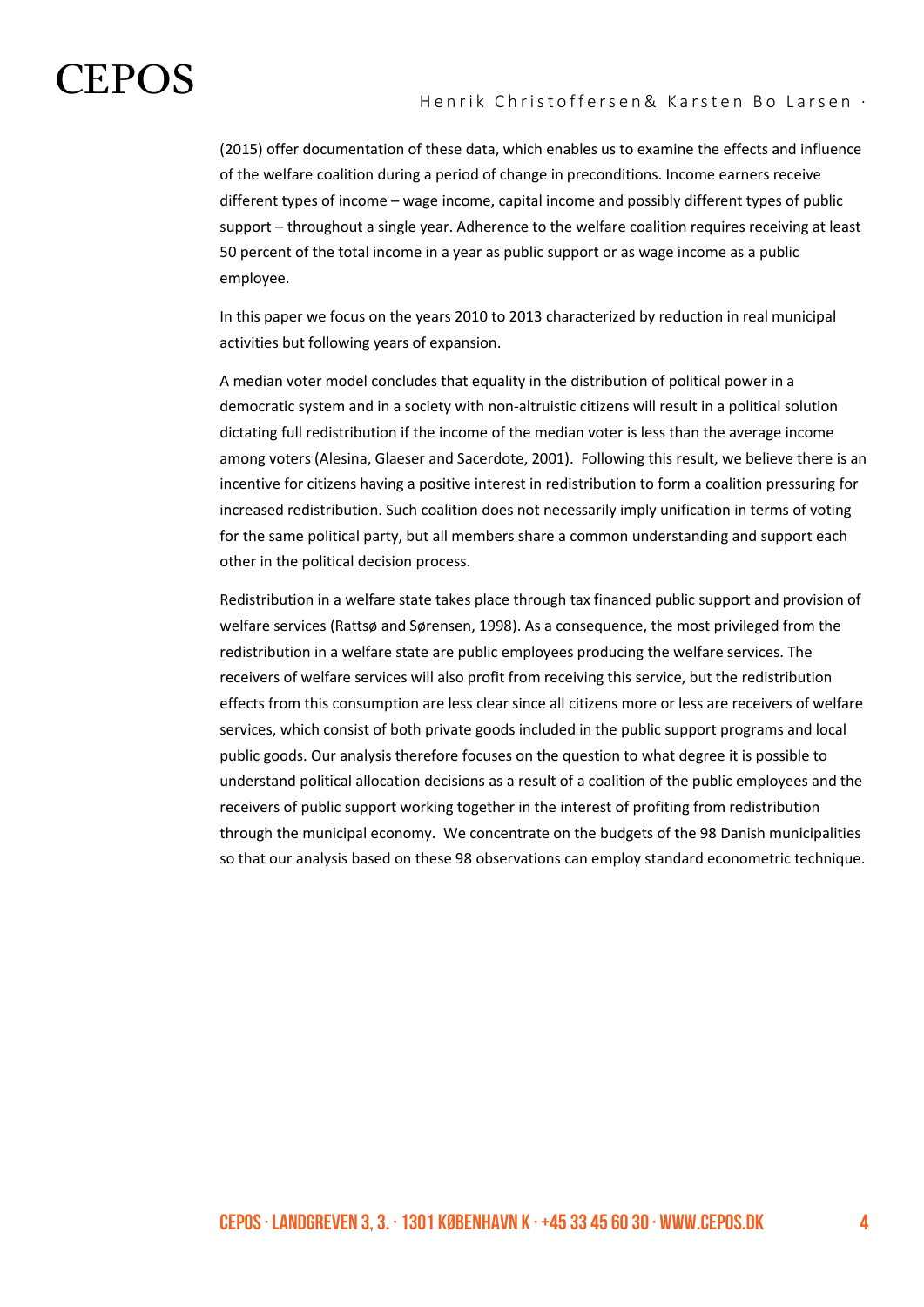

## THE MODELS

The size of the welfare coalition varies between the 98 Danish municipalities. Figure 1 shows the variations. The composition of this inhomogeneous coalition varies as well.

**Figure 1. Size of welfare coalition in the 98 Danish municipalities, 2013**



The total size of the Danish public and municipal sector has changed over time as well. The Danish municipal structure was formed during an amalgamation reform in 2007. From then and until 2009 the municipal budgets grew with strong growth rates. Since a turnaround in 2009-10 the municipal budgets almost stopped growing and the number of municipal employees was reduced with 5 percent from 2010 to 2013.



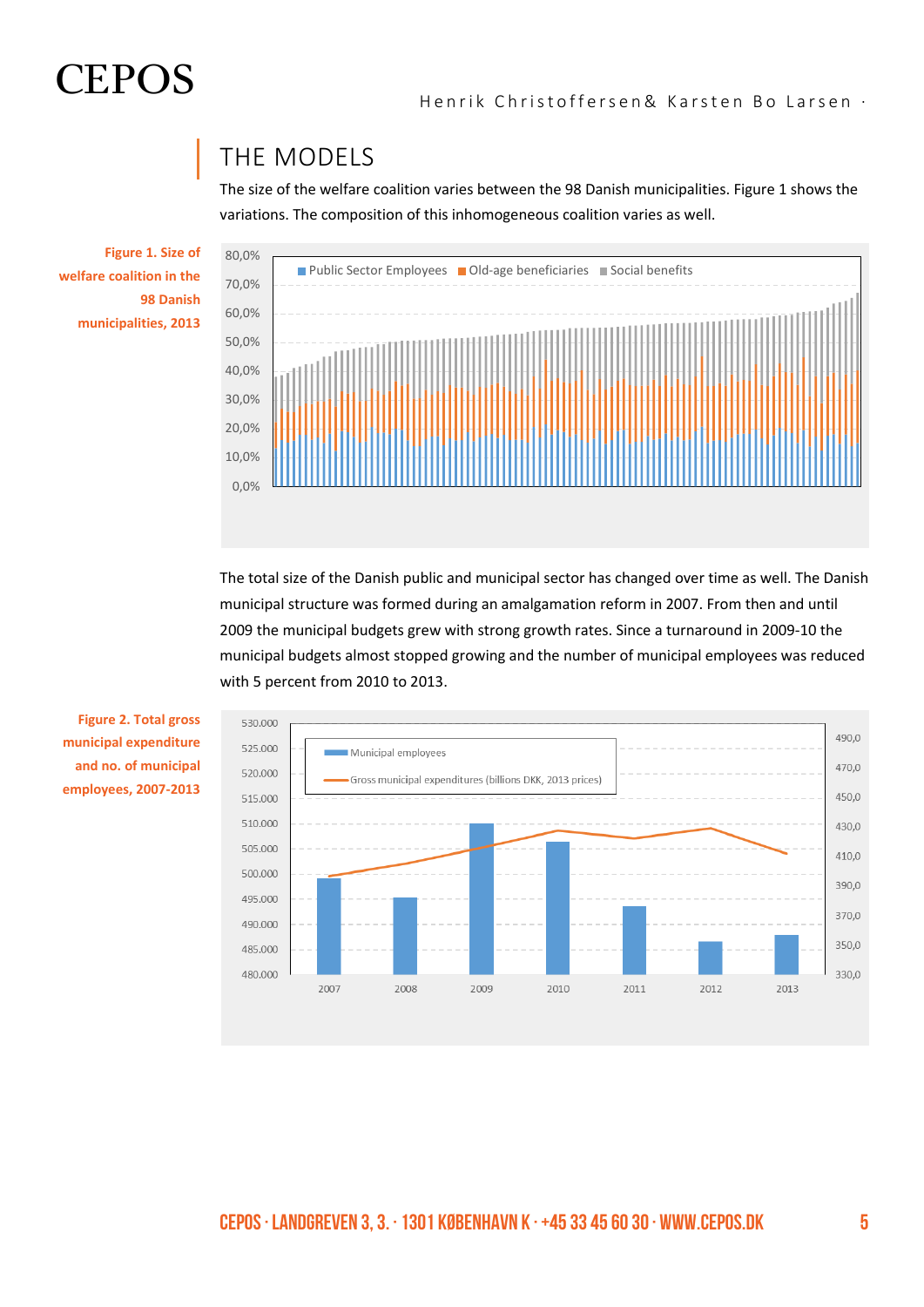20,0% Public Sector Employees Old-age beneficiaries Social benefits 19,5% 19.0% 18.5% 18,0% 17.5% 17.0% 16.5% 16.0% 15.5% 15.0% 2012 2007 2008 2009 2010 2011  $2013$ 

### The size of the welfare coalition has also changed since 2007 as shown in figure 3.

**Figure 3. The size of the welfare coalition and its components, as share of voters, 2007- 2013**

> It follows from the median voter theory than the optimal size of a coalition voting for redistribution is marginally more than 50 percent. As can be seen from figure 3 the Danish welfare coalition as defined here clearly exceeds 50 percent.

The total municipal expenditure is limited by annual agreements between the national union of local authorities and the minister of finance on behalf of the government and the majority in the parliament. In practice the limit is dictated by the government. The municipalities have strong incentives to maximize their expenditure. In the years before 2010 the municipal expenditure ended up exceeding the limit defined in the agreements. This resulted in legislation in 2010 implementing economic sanctions on municipalities not respecting the budget limit. As a consequence, it became less attractive for municipalities to run budget deficits, and a turnaround in the municipal economy began after 2010. The consequences of this increased pressure on the municipal economy are indicated in figure 2.

The welfare coalition had an inoptimal large size before 2010 and thus members of each group in the coalition profited from having members of other groups excluded, as long as it did not imply negative consequences on themselves. Such exclusions did not in fact occur. An explanation may be that none of the groups in the welfare coalition were able to exclude others without the risk of negative consequences.

The increased pressure on the municipal economy after 2010 reduced the available means to share in the redistribution game. The incentives for each group in the welfare coalition to exclude other groups from the redistribution and so avoiding own reduced profit from redistribution then became stronger.

CEPOS  $\cdot$  Landgreven 3, 3,  $\cdot$  1301 København K  $\cdot$  +45 33 45 60 30  $\cdot$  WWW.cepos.dk 6 The theory of the welfare coalition originally states that different group of receivers of money from public sources have initiatives to enter a common coalition in voting on decisions about redistribution. However, the theory also indicates that contradictory interests between the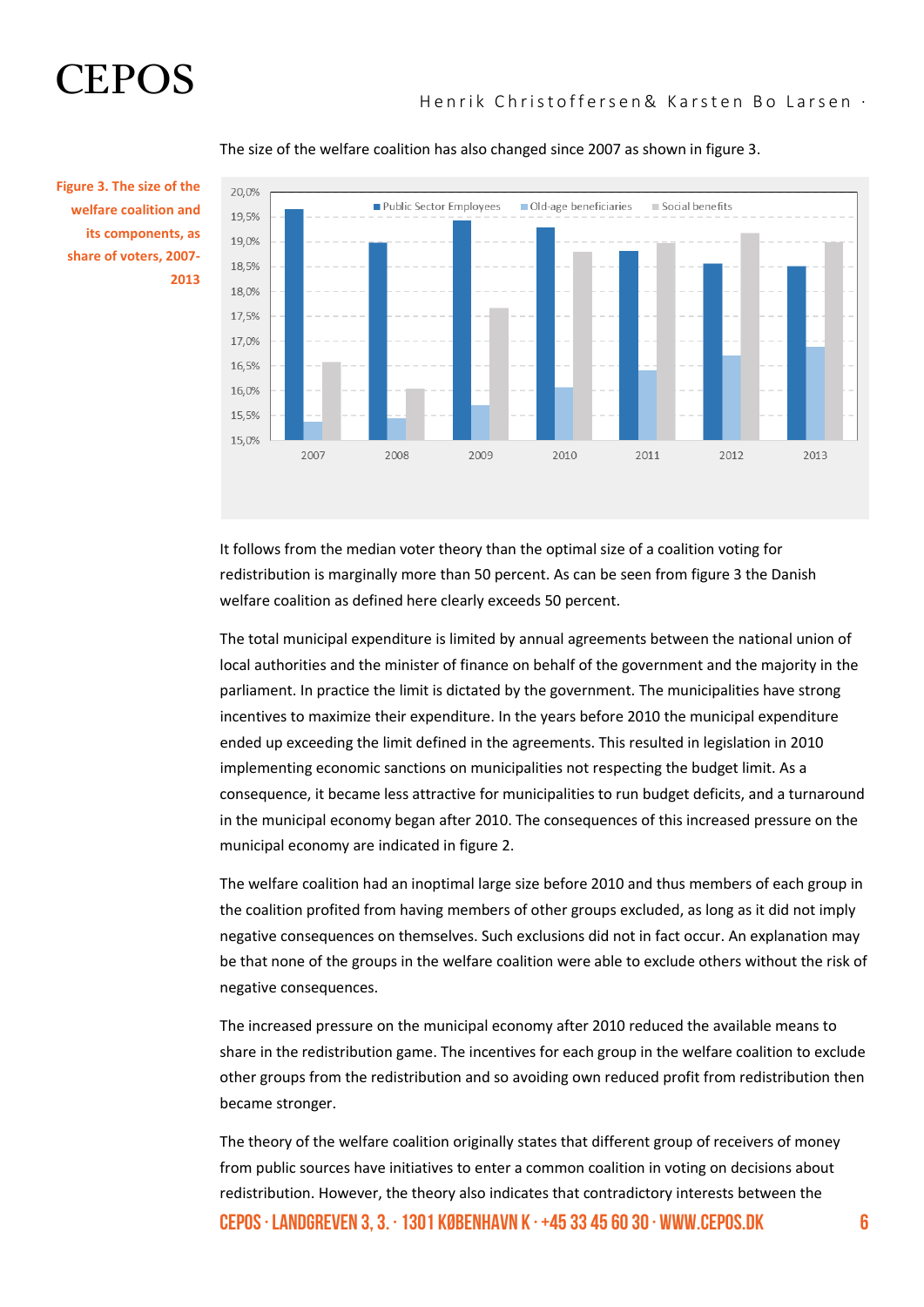groups forming a coalition may arise if the coalition becomes too large and if the pressure on the potential for redistribution increases.

The groups of voters profiting from redistribution do not necessarily have the same amount of resources, organizational structures and political power. In a situation characterized by increased pressure on the welfare coalition, we must assume there will be both winners and losers in the new redistribution game among the groups forming the welfare coalition.

In the following we define indicators for the redistribution relation between main groups forming the welfare coalition, and we seek to explain the changes in these relations as the economic pressure on the municipalities developed after 2010. We have defined three such indicators and we have developed five explaining hypotheses: Size and composition of the welfare coalition, party politics, economic situation of the municipality, allocation decisions made by the municipality and demography. Figure 4 lists the variables in our models.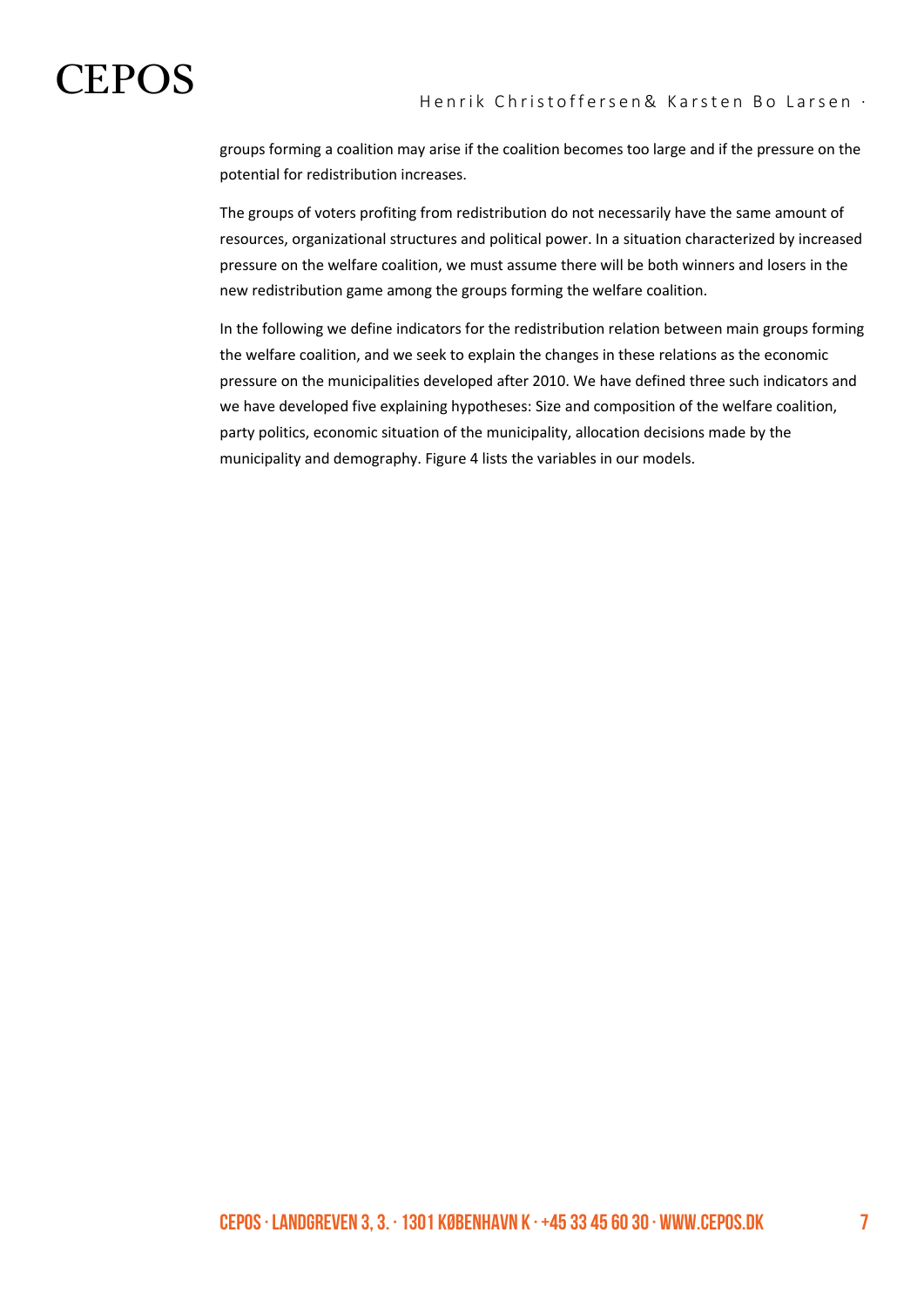**Figure 4. The models explaining the (change in) relations between main groups of welfare coalition members from 2007 to 2013**

| <b>Explained variable</b>                                                       |                                                                                          |  |  |  |
|---------------------------------------------------------------------------------|------------------------------------------------------------------------------------------|--|--|--|
| Model I                                                                         | Service expenditure as proportion of total<br>expenditure                                |  |  |  |
| Model II                                                                        | Change in service expenditure from 2010<br>to 2013 as proportion of total<br>expenditure |  |  |  |
| Model III                                                                       | Change in number of employed by the<br>municipality from 20010 to 2013                   |  |  |  |
| Hypotheses                                                                      | <b>Explaining variables</b>                                                              |  |  |  |
| H.1: Welfare coalition                                                          |                                                                                          |  |  |  |
| H.1.1: Public employed as proportion of all<br>voters                           |                                                                                          |  |  |  |
| H.1.2: Transfer receivers 66+ as proportion<br>of all voters                    |                                                                                          |  |  |  |
| H.1.3: Transfer receivers < 67 as<br>proportion of all voters                   |                                                                                          |  |  |  |
| H.2: Political parties                                                          |                                                                                          |  |  |  |
| H.2.1: The party of the mayor                                                   |                                                                                          |  |  |  |
| H.3: The economic situation of the municipality                                 |                                                                                          |  |  |  |
| H.3.1: Change in expenditure                                                    |                                                                                          |  |  |  |
| H.3.2: Average income                                                           |                                                                                          |  |  |  |
| H.3.3: Change in average income                                                 |                                                                                          |  |  |  |
| H.3.4: Socioeconomic structure                                                  | Socioeconomic index as defined by the<br>Ministry of the Interior                        |  |  |  |
| H.3.5: Change in socioeconomic structure                                        |                                                                                          |  |  |  |
| H.4: Allocation decisions made by the municipality                              |                                                                                          |  |  |  |
| H.4.1: Wages as proportion of service<br>expenditure                            |                                                                                          |  |  |  |
| H.4.2: Model II only: Service expenditure<br>as proportion of total expenditure |                                                                                          |  |  |  |
| H.5: Demographics                                                               |                                                                                          |  |  |  |
| H.5.1: Change in number of inhabitants in                                       |                                                                                          |  |  |  |
| percentage                                                                      |                                                                                          |  |  |  |

## RESULTS

Before running the regressions based on the three models defines in figure 4 we test the basic hypothesis stating that there is a welfare coalition working in municipal politics influencing the decisions on the size of the budget.

The basic hypothesis stating that there exists a positive correlation between the size of the welfare coalition and the size of the welfare system measured as total gross expenditure as proportion tax base still holds in The Danish municipal sector. Figure 5 shows the relation. Municipal net expenditure depends significantly of the size of the welfare coalition, whereas party politics seems to be irrelevant. An alternative regression confirms that the same results will appear if explaining net expenditure in the same model.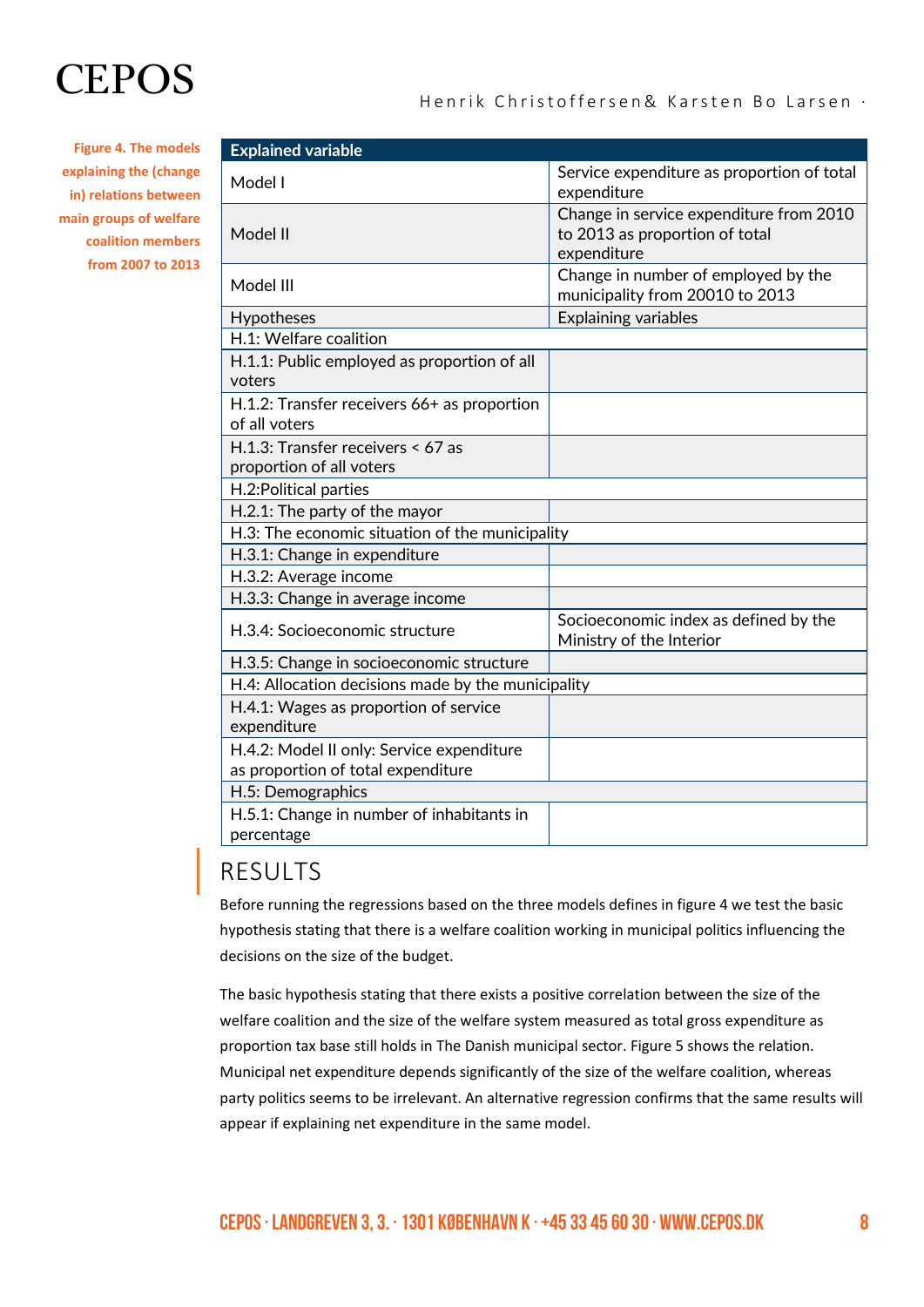**Figure 5. Dependent variable is gross expenditures per capita, 2007-2013**

|                                         | <b>Coefficient</b> | Std. error | <b>P-values</b> |
|-----------------------------------------|--------------------|------------|-----------------|
| Intercept                               | $-9376,67$         | 4069,896   | 0,022           |
| Welfare coalition as<br>share of voters | 81749,02           | 6526,838   | 0               |
| Socioeconomic<br>index                  | 20149,94           | 1387,098   | 0               |
| Tax base                                | 0,161              | 0,014      | 0               |
| Capital Region<br>Dummy                 | 1477,883           | 711,283    | 0,038           |
| <b>Inhabitants</b>                      | $-0.017$           | 0,004      | 0               |
| Party of Mayor                          | 263,301            | 487,244    | 0,589           |

Note: Membership of the welfare coalition is defined as having at least 50 pct. of total income from public sources.

However, this fact does not imply that the components of the welfare coalition possess identical strength. On the contrary, we expect the distribution of wealth from the public sources between the groups to change when the total amount of wealth to be shared by the members of the welfare coalition change. Such change in total resources will disturb the unity in the welfare coalition and cause contradictions of interests. The strength of the different groups will determine the distribution result. We express the result of the allocation controversy between the different groups of the welfare coalition by a measure of the expenditure of service activities as proportion of total expenditure in the municipality.

There is a strong correlation between the voter proportion of public employees and the proportions of middle aged as well as elderly receivers of public support as indicated in the correlation matrix in figure 7. Without any budget constraint this should imply that these groups in the welfare coalition should be reconciled in a common interest. Yet the strong budget constraint on each individual municipality defined by the central government seems to break down such a pattern.

Figure 6 shows the results from the regression in model 1 from figure 4. The key results that service expenditure as proportion of total expenditure is strongly negatively correlated with the size of the total welfare coalition. If size of the total welfare coalition is replaced by the size of only one of the groups, namely the number of public employees as proportion of all voters, the result is the opposite. Publicly employed voters support spending the budget on service provision whereas receivers of public support spending the budget on other purposes which is almost fully equivalent with spending the budget on public support.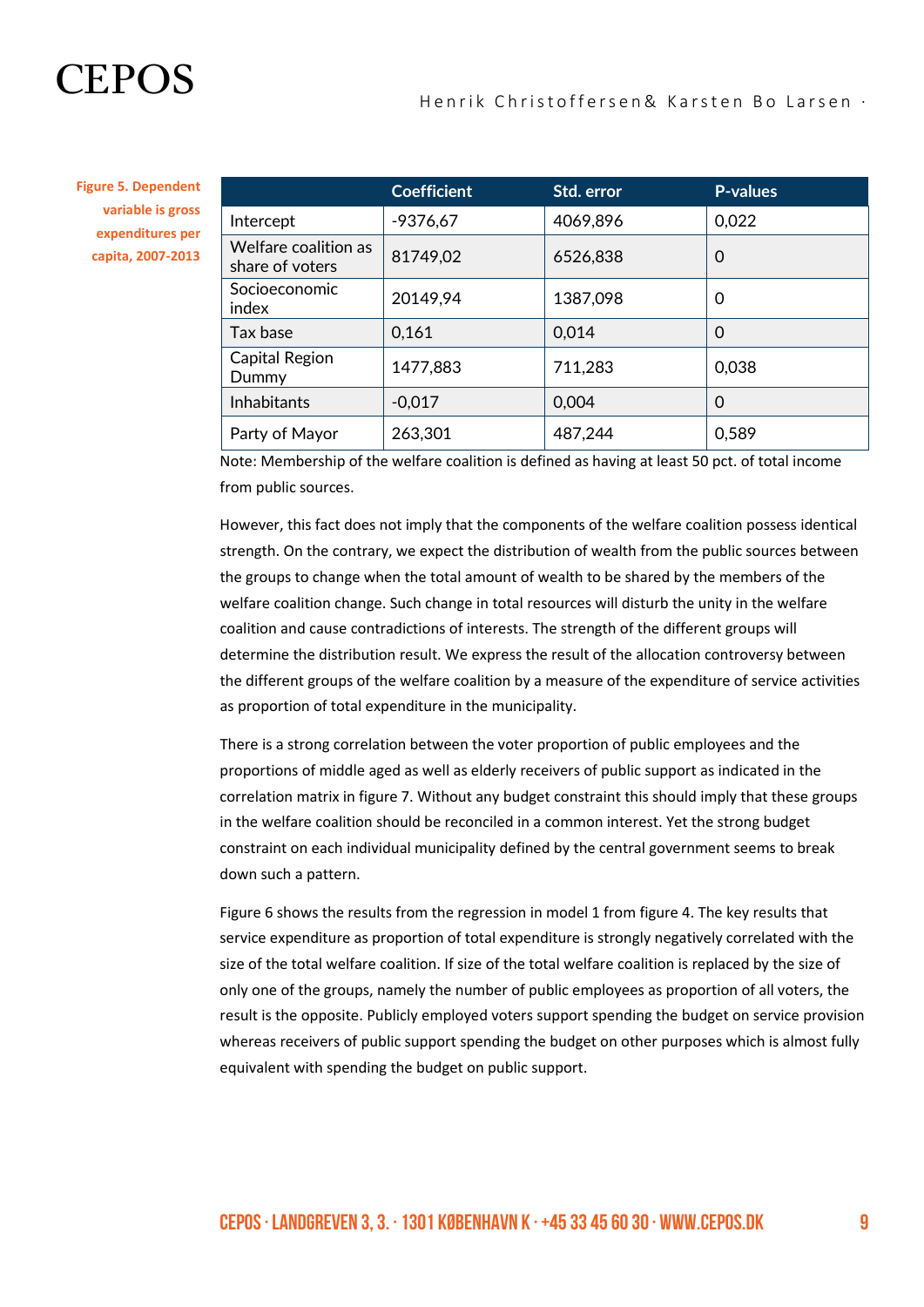**Figure 6. Service expenditure's share of total expenditures, 2008-2013**

|                   |                                            | <b>Coefficient</b> | Std. error | <b>P-values</b> |
|-------------------|--------------------------------------------|--------------------|------------|-----------------|
|                   | Intercept                                  | 0,975              | 0,030      | 0,000           |
| Welfare coalition | Welfare coalition                          | $-0,266$           | 0,039      | 0,000           |
| <b>Politics</b>   | Party of mayor                             | $-0,004$           | 0,003      | 0,100           |
| Economic factors  | <b>Expenditure trends</b>                  | 0,000              | 0,000      | 0,098           |
|                   | Tax base per capita                        | 0,000              | 0,000      | 0,175           |
|                   | Change in tax base per<br>capita           | $-0,002$           | 0,000      | 0,000           |
|                   | Socioeconomic Index                        | $-0,029$           | 0,006      | 0,000           |
|                   | Change in<br>socioeconomic index           | 0,000              | 0,000      | 0,516           |
| <b>Priorities</b> | Wage as a share of<br>service expenditures | $-0,369$           | 0,022      | 0,000           |
| Demographics      | Change in population<br>in $%$             | 0,000              | 0,002      | 0,946           |

**Figure 7. Service expenditure's share of total expenditures, 2008-2013**

|                          |                                            | <b>Coefficient</b> | Std. error | <b>P-values</b> |
|--------------------------|--------------------------------------------|--------------------|------------|-----------------|
|                          | Intercept                                  | 0,780              | 0,021      | 0,000           |
| <b>Welfare coalition</b> | Public Employees as<br>share of electorate | 0,236              | 0,036      | 0,000           |
| <b>Politics</b>          | Party of mayor                             | 0,002              | 0,003      | 0,466           |
| Economic factors         | Expenditure trends                         | 0,000              | 0,000      | 0,113           |
|                          | Tax base per capita                        | 0,000              | 0,000      | 0,016           |
|                          | Change in tax base per<br>capita           | $-0,002$           | 0,000      | 0,000           |
|                          | Socioeconomic Index                        | $-0,037$           | 0,006      | 0,000           |
|                          | Change in<br>socioeconomic index           | 0,001              | 0,000      | 0,182           |
| <b>Priorities</b>        | Wage as a share of<br>service expenditures | $-0,413$           | 0,022      | 0,000           |
| Demographics             | Change in population<br>in $%$             | $-0,001$           | 0,002      | 0,761           |

The regressions from models 2 and 3 are presented in the figures 8 and 9. We focus on the changes in the distribution of wealth between the voter groups in the welfare coalition following the increased pressure on the municipal economy from 2010 and onwards.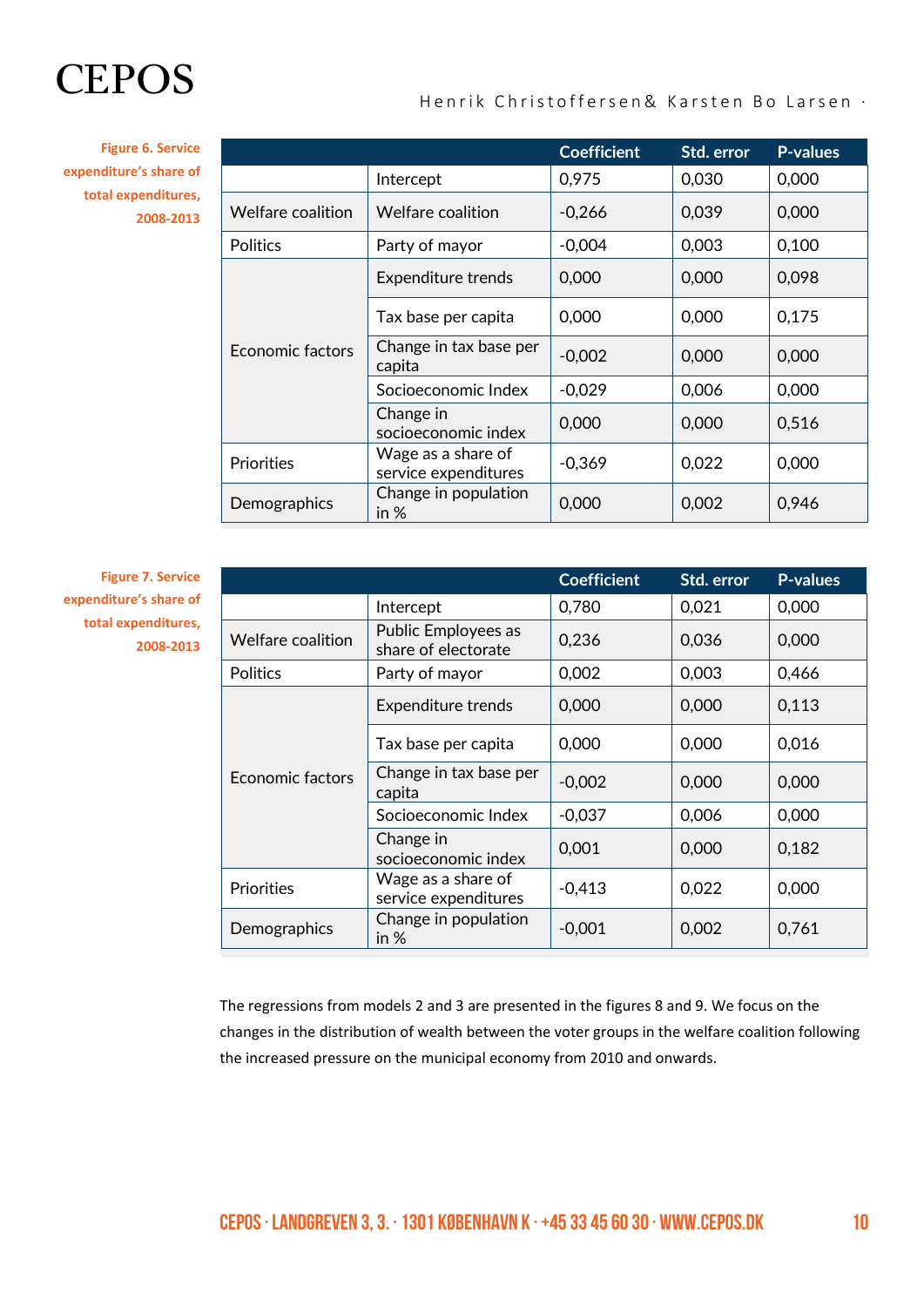**Figure 9. Change in service expenditure as share of total spending, 2008-2013**

|                      |                                            | <b>Coefficient</b> | Std. error | <b>P-values</b> |
|----------------------|--------------------------------------------|--------------------|------------|-----------------|
|                      | Intercept                                  | $-10,815$          | 5,784      | 0,062           |
| Welfare<br>coalition | <b>Welfare coalition</b>                   | $-6,079$           | 4,617      | 0,188           |
| <b>Politics</b>      | Party of mayor                             | 31,572             | 4,757      | 0,000           |
|                      | <b>Expenditure trends</b>                  | $-0,008$           | 0,295      | 0,979           |
|                      | Tax base per capita                        | $-0,289$           | 0,033      | 0,000           |
| Economic<br>factors  | Change in tax base<br>per capita           | 0,000              | 0,000      | 0,000           |
|                      | Socioeconomic Index                        | $-0,598$           | 0,057      | 0,000           |
|                      | Change in<br>socioeconomic index           | 2,961              | 0,742      | 0,000           |
| <b>Priorities</b>    | Wage as a share of<br>service expenditures | 0,119              | 0,045      | 0,009           |
|                      | Service expenditures<br>share of spending  | 2,739              | 3,025      | 0,366           |
| <b>Demographics</b>  | Change in population<br>in $%$             | $-0,056$           | 0,200      | 0,778           |

**Figure 10. Change in service spending as expenditures**

|                      |                                            | <b>Coefficient</b> | Std. error | <b>P-values</b> |
|----------------------|--------------------------------------------|--------------------|------------|-----------------|
|                      | Intercept                                  | $-15,037$          | 4,380      | 0,001           |
| Welfare<br>coalition | Public Employees as<br>share of voters     | 10,008             | 4,251      | 0,018           |
| Politics             | Party of mayor                             | 30,349             | 4,725      | 0,000           |
|                      | <b>Expenditure trends</b>                  | 0,182              | 0,291      | 0,533           |
|                      | Tax base per capita                        | $-0,297$           | 0,032      | 0,000           |
| Economic<br>factors  | Change in tax base<br>per capita           | 0,000              | 0,000      | 0,000           |
|                      | Socioeconomic Index                        | $-0,589$           | 0,057      | 0,000           |
|                      | Change in<br>socioeconomic index           | 2,972              | 0,696      | 0,000           |
| <b>Priorities</b>    | Wage as a share of<br>service expenditures | 0,129              | 0,045      | 0,004           |
|                      | Service expenditures<br>share of spending  | 0,687              | 3,168      | 0,828           |
| Demographics         | Change in population<br>in $%$             | $-0,183$           | 0,206      | 0,375           |

We still find a negative sign to the coefficient of the full welfare coalition in figure 8, but this result is now insignificant. However, we now find that party politics has become a significant explaining factor indicating that municipalities with liberal or conservative mayors tend to give stronger priority to service activities than public support compared with municipalities headed by mayors from other political parties dominantly social-democratic mayors.

An alternative version of the regression in figure 8, where the full welfare coalition has been replaced by the proportion of voters employed in the public sector shows this sector in the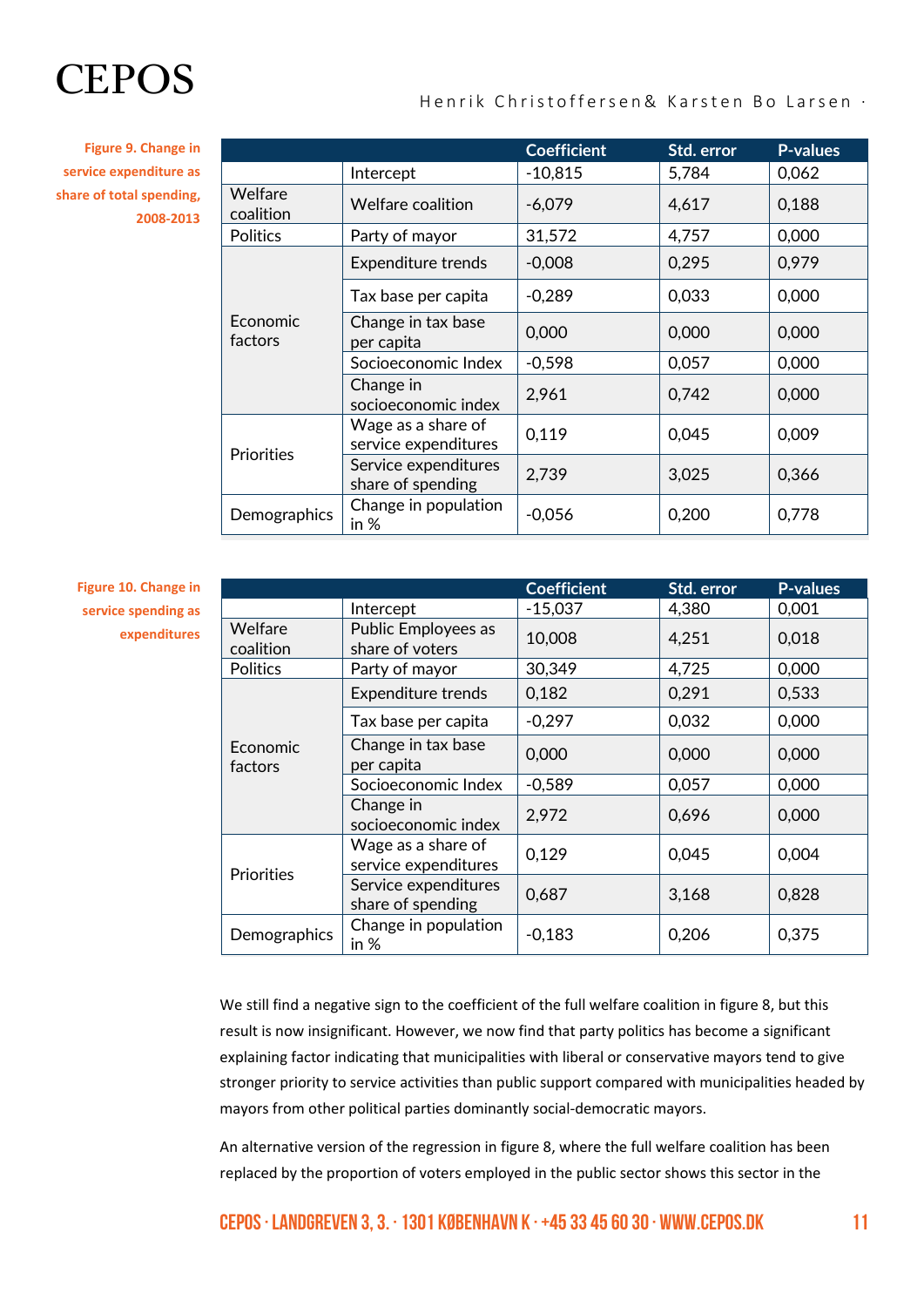

welfare coalition as a significant explaining variable. Party politics still works as another significant explaining variable.

To a large extend the regressions in model 3 follow the results from model 2. Party politics care about the number of public employees who vote.

**Coefficient Std. error P-values** Intercept -4,091 2,687 0,128 Welfare  $\begin{array}{|c|c|c|c|c|}\n \hline\n \text{coulition} & \text{Welfare coalition} & -0,469 & 3,449 & 0,892 \\
\hline\n \end{array}$ Politics Party of mayor 0,458 0,229 0,046 Economic factors Expenditure trends 0,095 0,025 0,000 Tax base per capita  $\begin{array}{|c|c|c|c|c|c|c|c|} \hline \end{array}$  0,000  $\begin{array}{|c|c|c|c|c|c|c|c|} \hline \end{array}$  0,030 Change in tax base  $\begin{array}{|c|c|c|c|c|c|c|}\n \hline\n \text{per capita} & & 0,035 & & 0,044 & & 0,420\n \end{array}$ Socioeconomic Index  $\vert$  1,538  $\vert$  0.567  $\vert$  0.007 Change in socioeconomic index  $\begin{vmatrix} 0,107 \\ 0,035 \end{vmatrix}$  0,002 Priorities Wage as a share of service expenditures  $\begin{vmatrix} 4,894 \end{vmatrix}$  1,914  $\begin{vmatrix} 0,011 \end{vmatrix}$ Demographics  $\begin{array}{c} \begin{array}{c} \text{Change in population} \\ \text{in } \% \end{array} \end{array}$ in % 1,295  $\left| \begin{array}{ccc} 0.155 \\ 0.000 \end{array} \right|$ 

**Figure 11. Explaining the change in no. of municipal employees, 2008-2013**

## DISCUSSION

The existence of a welfare coalition implies that municipalities will react differently facing changing surroundings and economic conditions. These reactions will have a conservative character searching for protection of the strongest interests among the local voters. This result contradicts the legal status of municipalities as determined by national legislation. The Danish constitution ensures municipal independence in allocation decisions implying that the municipalities have degrees of freedom when determining municipal service expenditures on each. Opposite public support, both targeting and level of payment are defined by the national parliament through detailed legislation and supplementing national administrative regulation. Therefore, one would expect the municipalities to follow the same practice. Our results indicate that this is not the case.

The conservative municipal reaction pattern can be taken as an indication that municipal adjustments to national policies for strengthening productivity in the municipal sector does not necessarily result in efficient local allocation adjustments. Increased size of the local public production system results in stronger priority to service production expenditure, and increased size of the public support budget results in stronger priority to public support expenditure.

CEPOS  $\cdot$  Landgreven 3, 3,  $\cdot$  1301 København K  $\cdot$  +45 33 45 60 30  $\cdot$  WWW.cepos.dk 12 Such a municipal reaction pattern on national policies for raising the productivity in the municipal sector seems in the public political debate to strengthen arguments for more detailed national regulation of the local allocation decisions. Furthermore, we must expect Tiebout-reactions so